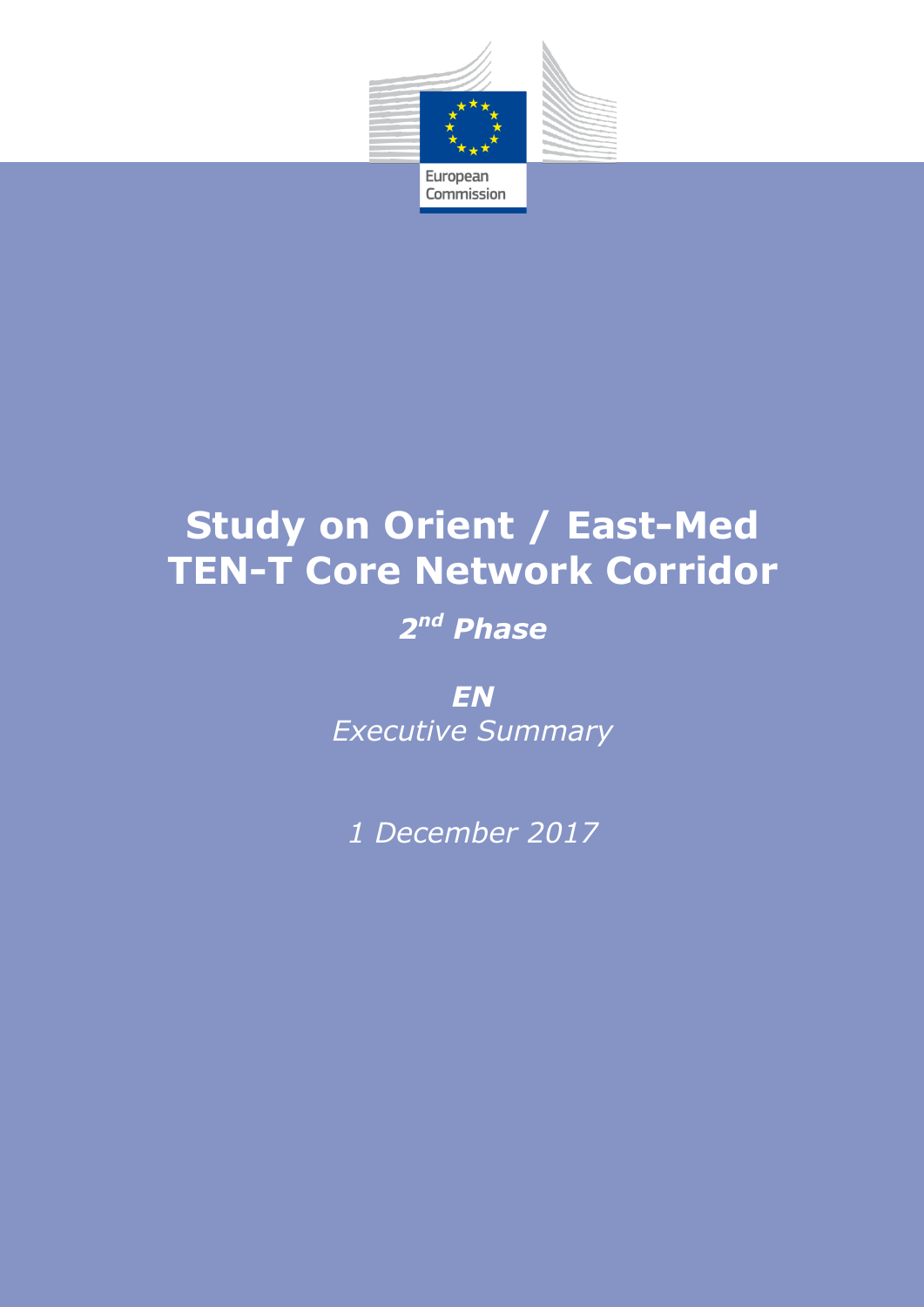

# **Abstract**

The Study on the Orient/East-Med TEN-T Core Network Corridor (OEM) contributes to the Corridor Work Plan according to TEN-T Regulation No. 1315/2013 and the CEF Regulation No. 1316/2013 for one of the 9 TEN-T Core Network Corridors (CNC). It was elaborated between 2015 and 2017 by a Consultant team on behalf of the European Commission DG MOVE, comprising of iC consulenten (Austria), ITC (Bulgaria), Panteia (Netherlands), PwC Advisory (Italy), Railistics (Germany) and SYSTEMA (Greece).

The hereunder presented results formed the major input to the Second and Third Work Plan of the European Coordinator and were presented and discussed with the OEM Corridor Forum.

In this  $2^{nd}$  phase of the comprehensive CNC study, the analyses focused on the identification of existing and expected future gaps in the Corridor's multimodal transport infrastructure against the Regulations' stipulations, based on a status quo inventory of the Corridor's infrastructure and a record of all on-going and planned infrastructure projects.

For the first time, the study examines the potentials of transport innovation, emission reduction and decarbonization, as well as climate-change related impacts. Methods to estimate socio-economic impacts of Corridor investments and also to cluster mature projects and projects suitable for sustainable financing sources were presented.

## **Disclaimer**

The information and views set out in this study are those of the authors and do not necessarily reflect the official opinion of the Commission. The Commission does not guarantee the accuracy of the data included in this study. Neither the Commission nor any person acting on the Commission's behalf may be held responsible for the use which may be made of the information contained therein.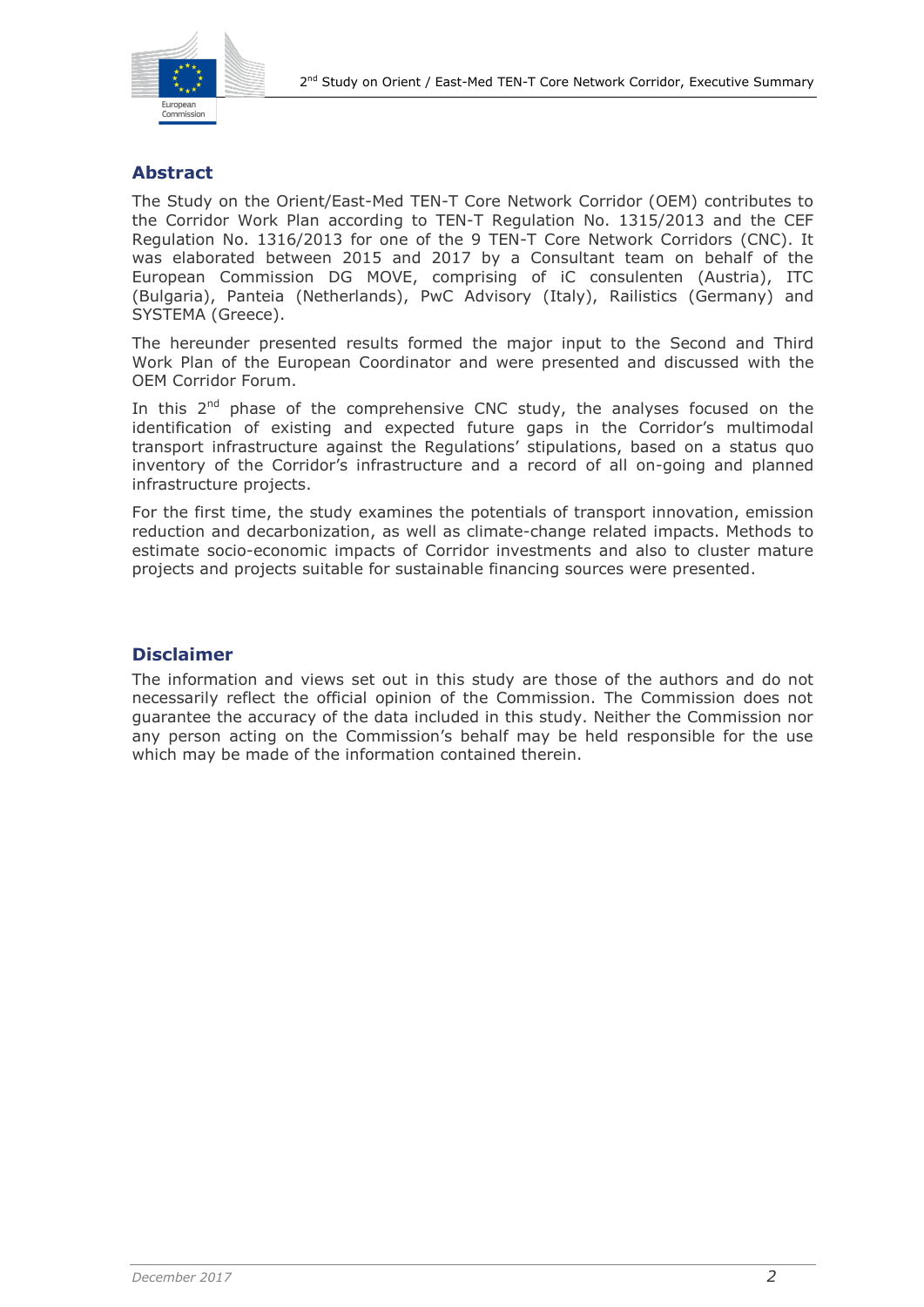

# **Scope and Structure of the 2<sup>nd</sup> Study**

The present study contributes to the further refinement of the Corridor Work Plan for the TEN-T Core Network Corridor "Orient/East-Med" (OEM) that is regularly to be updated according to TEN-T Regulation No.  $1315/2013<sup>1</sup>$ , taking also into consideration the CEF Regulation No.  $1316/2013^2$ . It was elaborated during 2015-2017 by a multinational study team led by iC consulenten on behalf of the Directorate-General Mobility and Transport of the European Commission.

The results of the study established the basis for the European Coordinator for the OEM Corridor, Mathieu GROSCH, to draw up the Corridor's Second and Third Work Plan, benefiting also from the support mechanism of the OEM Corridor Fora and dedicated Working Groups' meetings, whereby interim results and topics of specific interest to the Corridor were presented and discussed on a regular basis.

Being a comprehensive corridor study, it primarily entailed the identification and description of the Corridor's characteristics, a demand forecast and a compliance check of the Corridor's technical parameters with the standards set by Regulation No. 1315/2013, in order to identify bottlenecks that actually hamper the operational efficiency and seamless functionality of the Corridor. These were subsequently compared against a project list of accomplished, on-going and planned projects, leading to the identification of persisting gaps by 2030. Corridor related project lists also allowed the projects' clustering according to their maturity. Finally, the Corridor was examined in terms of its modal shift and innovation deployment potential, socioeconomic impact and impact to decarbonisation and climate change adaptation.

# **The Alignment of the Orient/East-Med Corridor**

According to Regulation No. 1316/2013 and clarifications agreed with Member States, the Orient/ East-Med Corridor, as depicted below, consists of the following multimodal parts:

#### **Figure 1: OEM Corridor Alignment**



The **length of the corridor** infrastructure sums up to approximately 5,800 km of rail, 5,400 km of road and 1,700 km of inland waterway (IWW). It is expected that the Corridor length will further adapt, e.g. with the construction of new by-pass roads, the

<sup>&</sup>lt;sup>1</sup>REGULATION (EU) No 1315/2013 OF THE EUROPEAN PARLIAMENT AND OF THE COUNCIL of 11 December 2013 on Union guidelines for the development of the trans-European transport network…

<sup>&</sup>lt;sup>2</sup> REGULATION (EU) No 1316/2013 OF THE EUROPEAN PARLIAMENT AND OF THE COUNCIL of 11 December 2013 establishing the Connecting Europe Facility…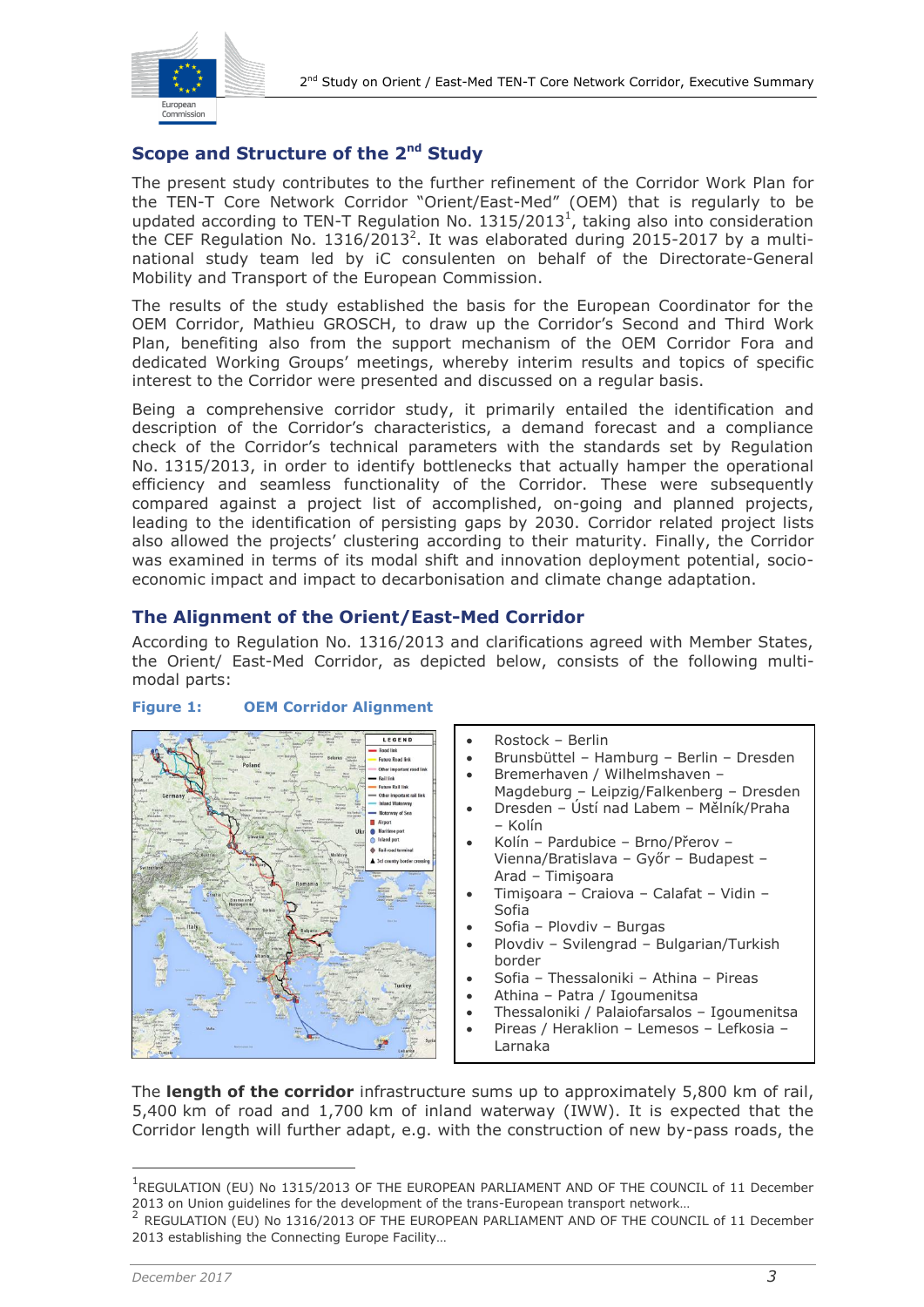

length will increase. The OEM Corridor is tangent to 15 urban nodes and 15 core airports of the core network, from which 6 are main airports to be connected with high-ranking rail and road links until 2050. Furthermore, 10 Inland ports and 12 Maritime ports are assigned to the Corridor, as well as 25 Rail-Road Terminals (RRTs). In Cyprus, no rail infrastructure is deployed. OEM related maritime infrastructure exists in 4 countries, namely Bulgaria, Cyprus, Germany and Greece. The Danube IWW and its ports were analysed in the Rhine-Danube CNC study.

Several segments of the OEM Corridor are coinciding with other of the 9 Core Network Corridors, such as the Rhine-Danube Corridor (approx. 1000 km) and on shorter sections, the North Sea / Baltic, the Scandinavian-Mediterranean and the Baltic-Adriatic Corridors. Finally, the OEM Corridor includes sections of ERTMS Corridors<sup>3</sup>. The partially overlapping main routes of Rail Freight Corridor RFC 7 "Orient/East Med" and RFC 8 "North Sea / Baltic" are defined through Annex II of Regulation No. 1316/2013<sup>4</sup> .

## **Status of the Orient/East-Med Core Network Corridor-2016**

Summarizing the information on the multimodal OEM 2016 infrastructure, Figure 2 depicts the rate of compliance for key technical parameters with regard to the explicit target values set to be met by 2030 in accordance with Regulation No. 1315/2013. Low compliance rates can be observed for the ERTMS and train length criterion (740 m), the IWW draught (2.5m) and clearance (5.25m), while the underdeveloped availability of alternative fuels is an issue in all modes of transport.



#### **Figure 2: OEM compliance rates of selected TEN-T parameters**

In more detail, the following deficiencies are identified on a modal basis:

<sup>&</sup>lt;sup>3</sup> Commission Implementing Regulation (EU) 2017/6 of 5th of January 2017 on the European Rail Traffic Management System European Deployment Plan (ERTMS EDP)

<sup>4</sup> RFC 7 alignment: Praha – Wien/Bratislava – Budapest – București – Constanta/ – Vidin – Sofia – Thessaloniki – Athina; RFC 8 aligment: Wilhelmshaven/Bremerhaven – Bremen – Hannover – Magdeburg – Dresden and Hamburg / Rostock – Berlin – Dresden – Praha.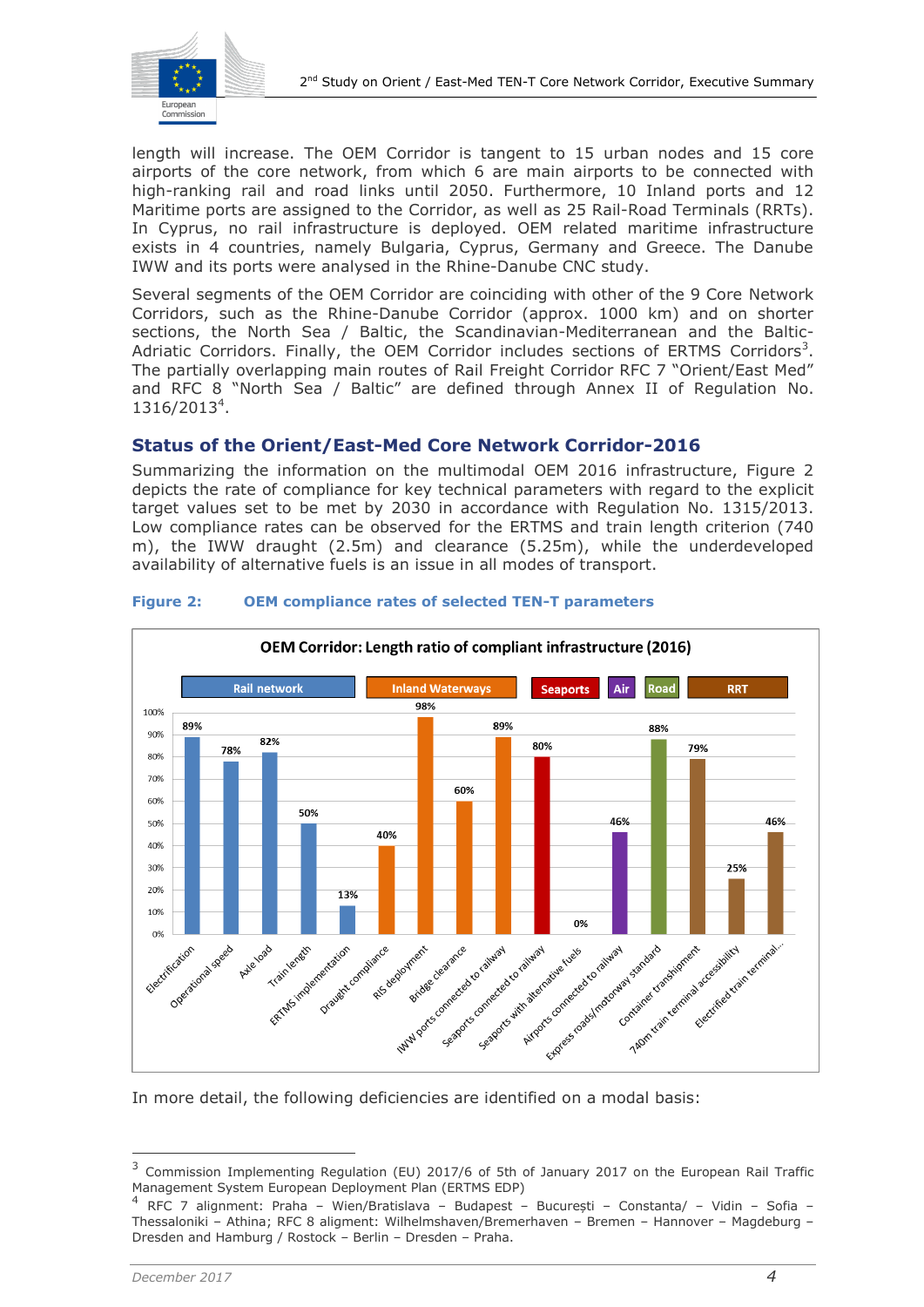

- Railway network: ERTMS non-compliance in 87% of the OEM rail network; train length is a major issue along the entire Corridor; minimum axle load of 225 kN is an issue for Romania; maximum operating speed of lower than 100 km/h is a barrier for freight trains in Slovakia and Bulgaria; non-electrification at small parts in Germany, Romania and Greece, as well as traction system breaks.
- RRTs: only 4 RRTs (located in Germany) fully compliant with all requirements set out in Regulation No. 1315/2013.
- IWW network and ports: permissible height and draught are not compliant mostly on the Elbe river (Germany and Czechia); locks reliability not met at the Lüneburg-Scharnebeck and Vltava sections, mainly within Praha and at the Upper Elbe (between Mělník and Přelouč); River Information services (RIS) not completely implemented in Czechia; lack of facilities for the provision of alternative fuels at all ports.
- Maritime: missing rail connection at Ports of Igoumenitsa and Patra (EL); lack of facilities for the provision of alternative fuels at all seaports.
- Road network: ITS (southern part of the Corridor: RO, BG and EL) fail to transmit cross-border data; fragmented road charging schemes; uneven density of safe and secure parking areas with long sections missing suitable facilities in the southern part of the Corridor.
- Airports: three major core airports (Hamburg, Praha and Budapest) missing connection to "heavy rail"; Bratislava, Timisoara and Thessaloniki airports missing connection to rail; no fixed storage tank facilities for aviation biofuel in use in OEM airports.

# **Future demand for the Corridor**

The Multimodal Transport Market Study analysed the OEM Corridor-related transport system and assessed the capacity and traffic flows on the respective parts of the infrastructure for the time period 2010 - 2030. Annual transport volumes since 2010 depicted a stable development for freight transport in the OEM countries for road, rail and inland waterway.

In the 2030 reference scenario<sup>5</sup>, the share for rail is expected to grow from 27.1% in 2010 to 30.8%, whilst the share of **inland waterways** is expected to decrease from 2.7% in 2010 to 1.9% (despite increasing IWW transport volumes). If full compliance with TEN-T standards was achieved by 2030, the shares of rail and inland waterways may be expected to increase. Investment in rail and inland waterway infrastructure is, therefore, required in order to attain a shift from road transport towards more environmentally friendly modes of transport. Notably, the passenger demand for the period under study remains almost stable with a growth rate of 0.05% per year.

The modal shift potential is mainly related to the inland waterway network; the forecasted capacity in 2030 is limited on the railway network and a shift towards rail would further exacerbate capacity problems. The inland waterway transport is considered to be reliable, energy efficient, "greener" and – most importantly – has the capacity for expansion. Accordingly, a top-down approach was employed to determine the total modal shift potential for the northern OEM Corridor under three alternative scenarios for 2030, that is, the current road volumes that can be containerised and shifted to inland waterways on the river Elbe. The analysis demonstrated that a large potential is indeed available, even in the case of the most efficient scenario for direct road transport, where the predicted modal shift ranges from 3.3 mln tonnes to 59.2 mln tonnes. The 2010 volume on the OEM IWW network was 18.7 mln tonnes.

# **The OEM Infrastructure Project Pipeline**

The OEM project pipeline forms the basis for the implementation of the Corridor by 2030. The 2017 **updated** project list is composed of 415 non-finalized projects,

<sup>5</sup> Assumes that none of the projects of the OEM Project list will be implemented until 2030 (status quo).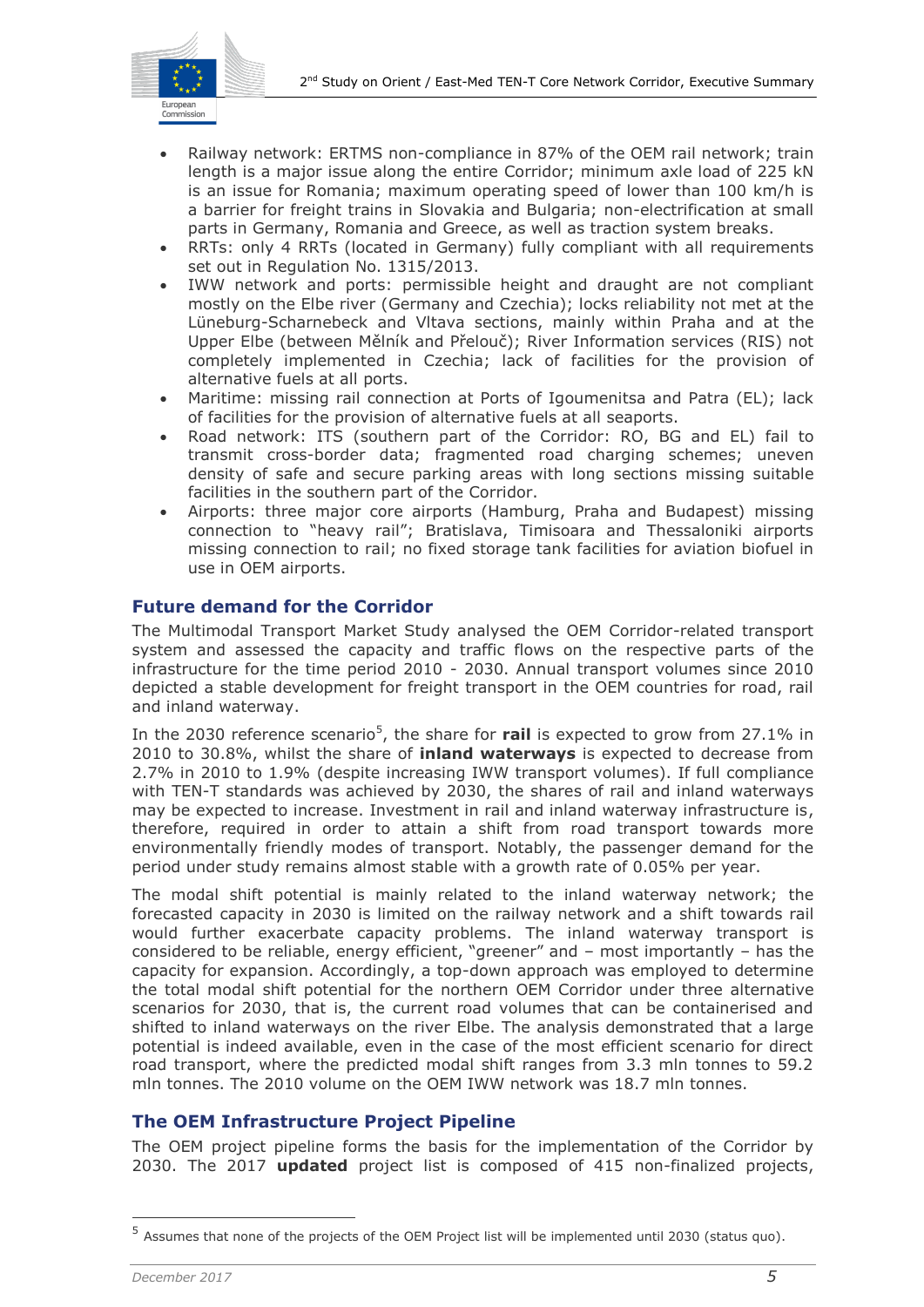

belonging to more than 9 countries and 9 different categories<sup>6</sup>. A significant share of the projects is to be found in Rail, Maritime and Road categories, with these three modes accounting for 75% of the total. In summary:

- 92 (48 OEM only) projects have been completed in 2014-2016
- 41 (14 OEM only) projects to be completed during 2017
- 212 (57 OEM only) on-going projects, with 53 started in 2016
- 209 (69 OEM only) projects (50%) with end date in 2016-2020
- 203 (83 OEM only) planned actions with start date after November 2017 amounting to €40 bln (€17.3 bln OEM only).



#### **Figure 3: Number of projects per Member State and overlaps**

The total cost of on-going and future investments amounts to **€ 68.188.290.000**  (cost information made available for 376 projects), with 82% of the projects falling in a cost class ranging between €0 and 500 mln. OEM-only projects amount to a total of € 30 bln.

The first 4 years of the Connecting Europe Facility implementation marked a very intensive period of new infrastructure and study projects launched in the Corridor, whereby:

- Investments supported by CEF on the OEM Corridor amounted to  $\epsilon$ 2.83 bln.
- CEF financing grants for these investments amounted to  $\epsilon$  1.95 bln.
- ITS, ERTMS and railway noise reduction improvements accounted for €24.7 mln.

Looking at the greater picture, for the nine Member States of the OEM Corridor, and for the total investments of  $\epsilon$  68 bln for 415 identified projects (resp. of  $\epsilon$  77 bln for 507 projects on-going since 2014), there is still a need to mobilise  $\epsilon$  38.5 bln for the 183 projects that have yet to commence.

Given that a fair percentage of projects have not secured financing, a screening of the OEM list permitted the identification of the number of projects that can be financed in ways alternative to public grants, i.e. by making use of innovative financial instruments. The latter refers to the above planned 183 projects. Out of these, 70 are pure OEM actions, thus only impacting the OEM CNC, while 113 are shared with one or more other CNCs. The total investment value of pure OEM projects which still have to start is €16 bln, with the remaining €12.5 bln accounting for projects shared among the OEM and at least another CNC. As a result of this analysis, it has been concluded

*Source: OEM CNC study, May 2017*

 $6$  140 projects are exclusively part of the OEM CNC, not appearing in the project lists of other CNCs ("OEM only"). 275 projects are located on overlapping sections with other Corridors.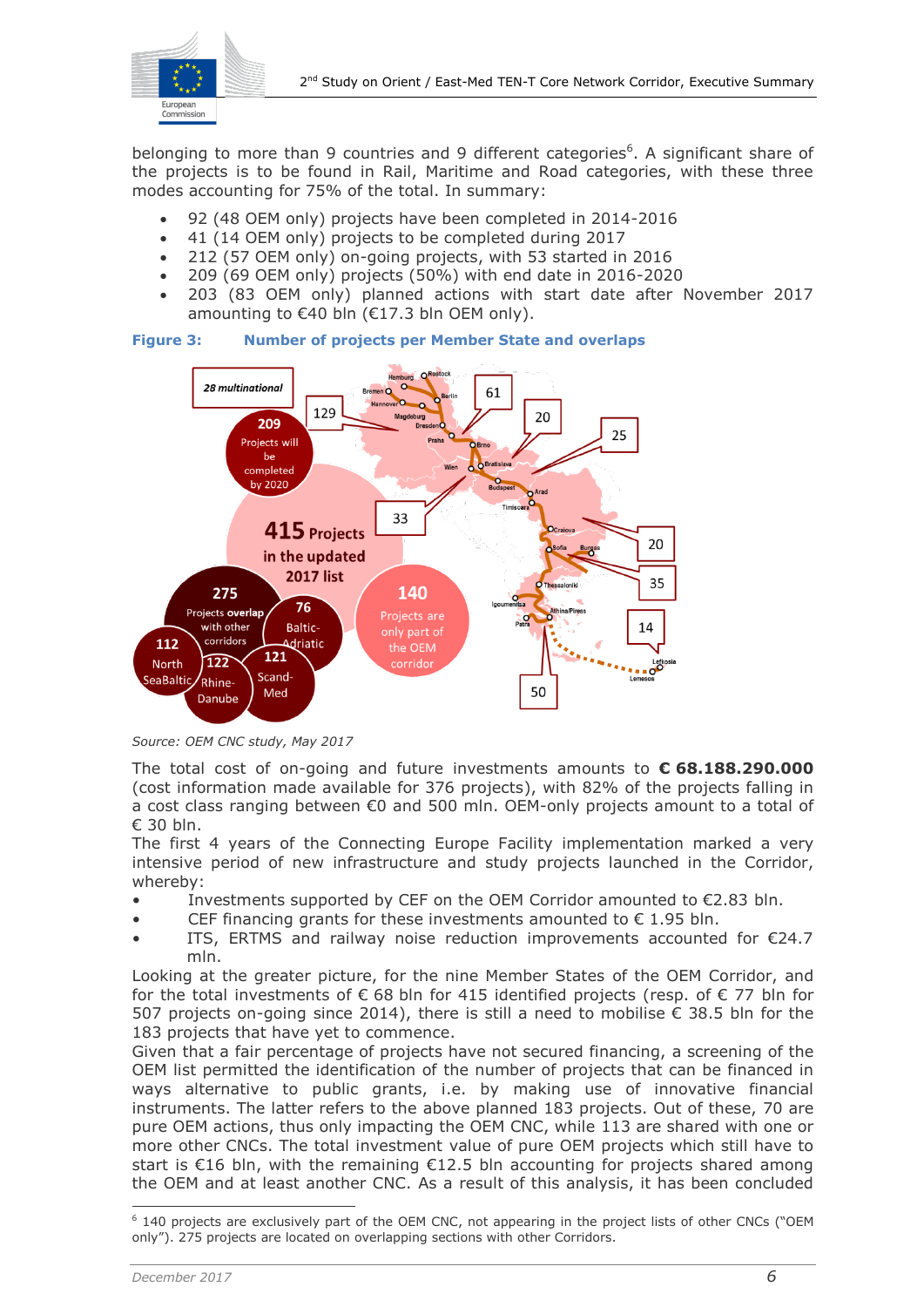

that the number of projects which already have secured complete financing is 84 out of 179<sup>7</sup>, almost 50%, corresponding to an investment of  $E$ 18.7 bln. Of these 84 actions, 32, accounting for €3.1 bln, are only part of the OEM Corridor. The number of projects that are deemed eligible for innovative financial instruments is 72, equalling to 22% of the analysed projects.

# **Future challenges**

The list of on-going and planned infrastructure projects defines the prospects for the compliance with Regulation No. 1315/2013 and the alleviation of other identified key barriers related to cross-border issues, intermodality, interoperability, etc. Table 1 summarises the expected bottlenecks per mode in 2030, for which further actions (additional to Project List) would be required.

**Table 1: Selection of expected bottlenecks and network gaps in 2030**

| <b>Mode</b>   | <b>Section</b>                                                     | <b>Bottleneck / Network Gap</b>                                                                                                |
|---------------|--------------------------------------------------------------------|--------------------------------------------------------------------------------------------------------------------------------|
| Rail          | Dresden - Praha (DE, CZ)                                           | Capacity bottleneck (New high-speed railway<br>line not be operable before 2035)                                               |
|               | Brno, Bratislava area (CZ, SK, HU)                                 | Capacity bottleneck, technical non-compliance<br>with train length standard                                                    |
|               | Arad - Sofia - Promahonas (RO,<br>BG, EL)                          | Technical non-compliance regarding axle load,<br>train length, operating speed, traction, low<br>international traffic volumes |
|               | Various sections                                                   | Delayed ERTMS deployment                                                                                                       |
|               | <b>Urban Nodes</b>                                                 | Capacity bottleneck                                                                                                            |
| <b>IWW</b>    | Elbe River (DE, CZ)                                                | Non-compliant draught (<2.5 m)                                                                                                 |
|               | Magdeburg - DE/CZ border and<br>Tynec- Pardubice (Elbe) (DE, CZ)   | Non-compliant underpass height (<5.25 m)                                                                                       |
|               | Vltava River (CZ)                                                  | Insufficient locks, non-compliant draught and<br>underpass height                                                              |
|               | Lüneburg, Anderten, Geesthacht<br>(DE)                             | Lack of Lock capacity                                                                                                          |
| Sea-<br>ports | Igoumenitsa (EL)                                                   | Missing rail connection                                                                                                        |
|               | Thessaloniki, Heraklion (EL)                                       | Delay in VTMIS deployment                                                                                                      |
|               | Pireas, Thessaloniki, Patra,<br>Igoumenitsa, Heraklion (EL)        | Missing National Single Window or e-maritime<br>services (PCS)                                                                 |
|               | Wilhelmshaven (DE), Burgas (BG),<br>Greek ports (EL), Lemesos (CY) | Non-availability of alternative clean fuels                                                                                    |
| Air-<br>ports | Hamburg (DE)                                                       | Missing connection with heavy rail <sup>8</sup>                                                                                |
|               | All 9 OEM core airports                                            | Non-availability of alternative clean fuels <sup>9</sup>                                                                       |
| <b>Road</b>   | Vidin - Montana, Mezdra - A2 (BG)                                  | No motorway / expressway standard                                                                                              |
|               | Various sections                                                   | Capacity bottleneck, lack of safe parking areas                                                                                |

 $<sup>7</sup>$  This figure excludes the 4 studies, as they are usually funded through different mechanisms than works,</sup> and their impact is rather small.<br><sup>8</sup> Connection with rail is only re

 $\overline{a}$ 

Connection with rail is only required by 31 December 2050 according to TEN-T regulation no. 1315/2013 Art. 41 (3).

<sup>&</sup>lt;sup>9</sup> The regulation requires from core airports by 31 Dec 2030 only the capacity to make alternative clean fuels available.